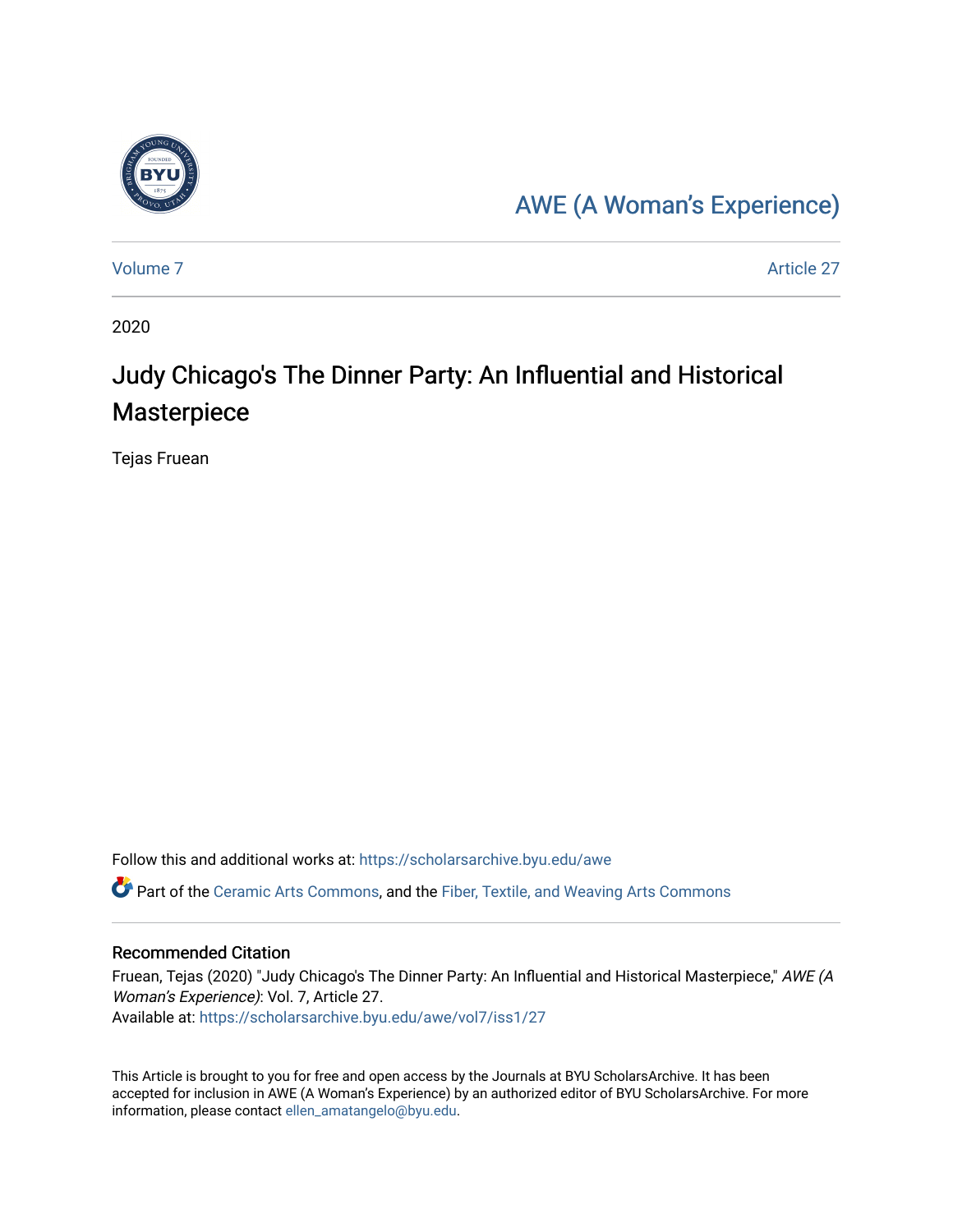Tejas Fruean

# Judy Chicago's The Dinner Party

*An Influential and Historical Masterpiece*

THE FEMINIST ART MOVEMENT COMPRISED A COLLECtive effort by feminist artists who wanted to reconstruct the predominantly male history of art and promote women artists' visibility in more institutions. Artists in this moveme tive effort by feminist artists who wanted to reconstruct the predominantly male history of art and promote women artists' visibility in more institutions. Artists in this movement wanted to make an impact in the world with their art, whether that be correcting predisposed misconceptions or altering stereotypes about women. Because of the efforts of feminist artists, opportunities were made for women that had not been present beforehand and allowed others to see life through the perspective of women. Feminist artists such as Mary Beth Edelson, Miriam Schapiro, and Lynda Benglis helped pave the way for change to begin. One specific influential feminist artist was Judy Chicago, who created controversial yet powerful artworks such as *Womanhouse* and *The Dinner Party*. With three tables each set at forty-eight feet and seating thirty-nine female guests atop a floor comprised of nearly one thousand influential names, *The Dinner Party*, alongside other feminist art, had a great impact on society and has allowed feminism to be promoted on different platforms. Chicago's art helped to highlight the struggle of creating the piece, the bond that occurs between art and people, and the criticism that inevitably arises from such a substantial and influential work.

The struggles of *The Dinner Party* occurred all throughout the creation of this masterpiece and brought awareness to feminism. Prior to this extensive project, Judy Chicago fostered a strong connection with women's history which, in turn, helped to define her own feminism. Once she defined her own feminism, Chicago was inspired to share her views with others. Chicago was employed at Fresno State College before the start of *The Dinner Party* and desired to create an all female-artist environment for her students where she could focus on femininity. Although her classes were ultimately transformative, Chicago's students struggled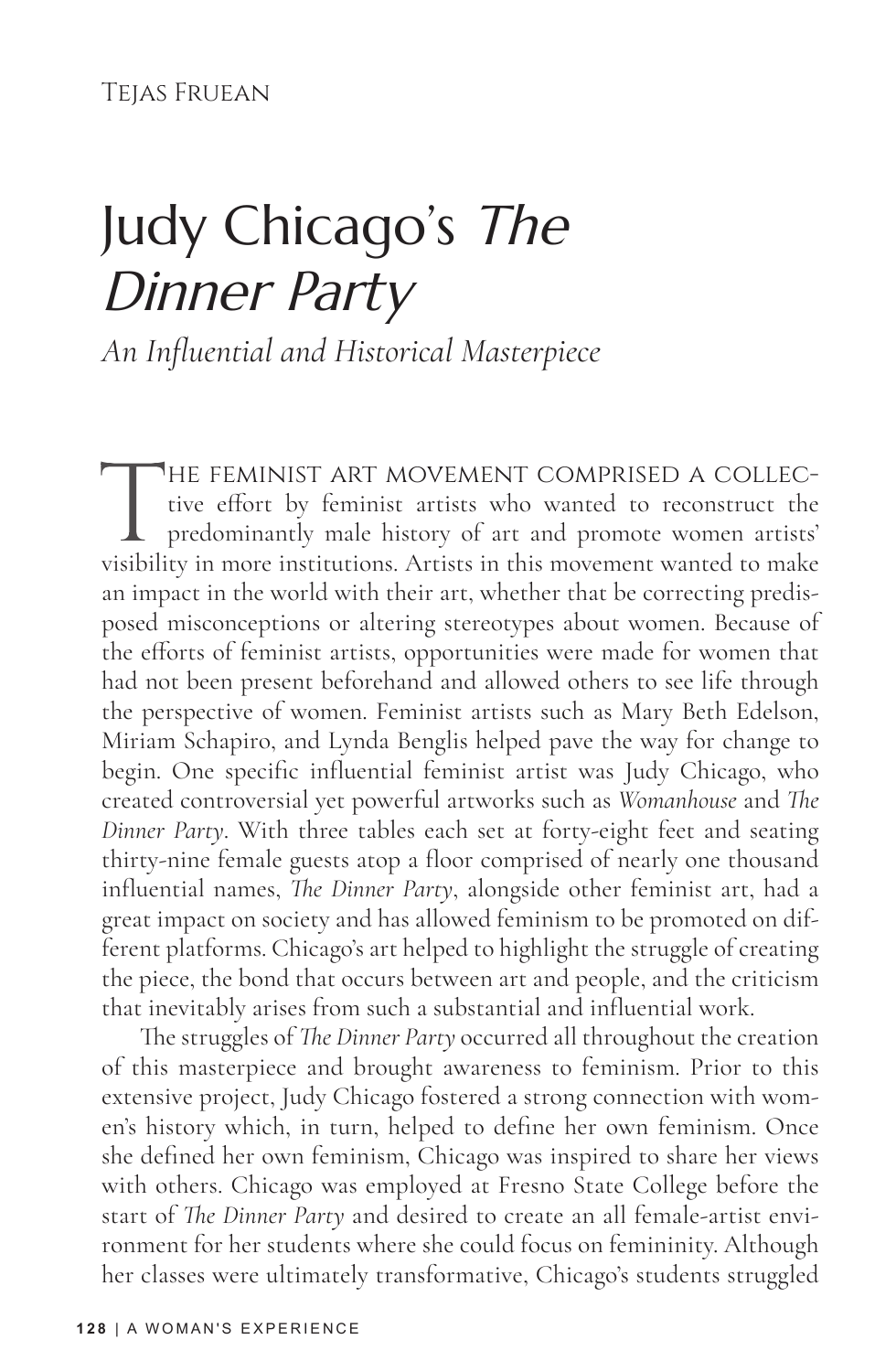with the course load and demands. Chicago and her students later on moved to CalArts from Fresno State College and completed a different project entitled *Womanhouse*, where she used those same techniques in *The Dinner Party.* 

The intricacy of this piece illustrated the great struggle of creating such a monumental project. As her group of leaders and volunteers formed, Chicago's vision of a great production slowly came to fruition. The help of Leonard Skuro as a ceramicist, Susan Hill as head of needle-



Judy Chicago, *The Dinner Party,* 1974–79. Ceramic, porcelain, textile 576 x 576 in. (1463 x 1463 cm) Brooklyn Museum, Gift of the Elizabeth A. Sackler Foundation, 2002.10 ©Judy Chicago/Artist Rights Society (ARS) New York; Photo ©Donald Woodman/ARS NY

work, and Diane Gelon as head of administration and fundraising were a great benefit to Judy Chicago and *The Dinner Party*. These three individuals aided Chicago in her own struggles, whether it was logistics or execution of a certain artistic maneuver. Chicago intended for her studio of volunteers to function in group processes which would aid in the practice of female equality and empowerment. Although beneficial, groups posed a significant problem to the overall process of *The Dinner Party* at times. The group dynamics within the studio were titled "empowerment within hierarchy" where individuals performed specific tasks to the likings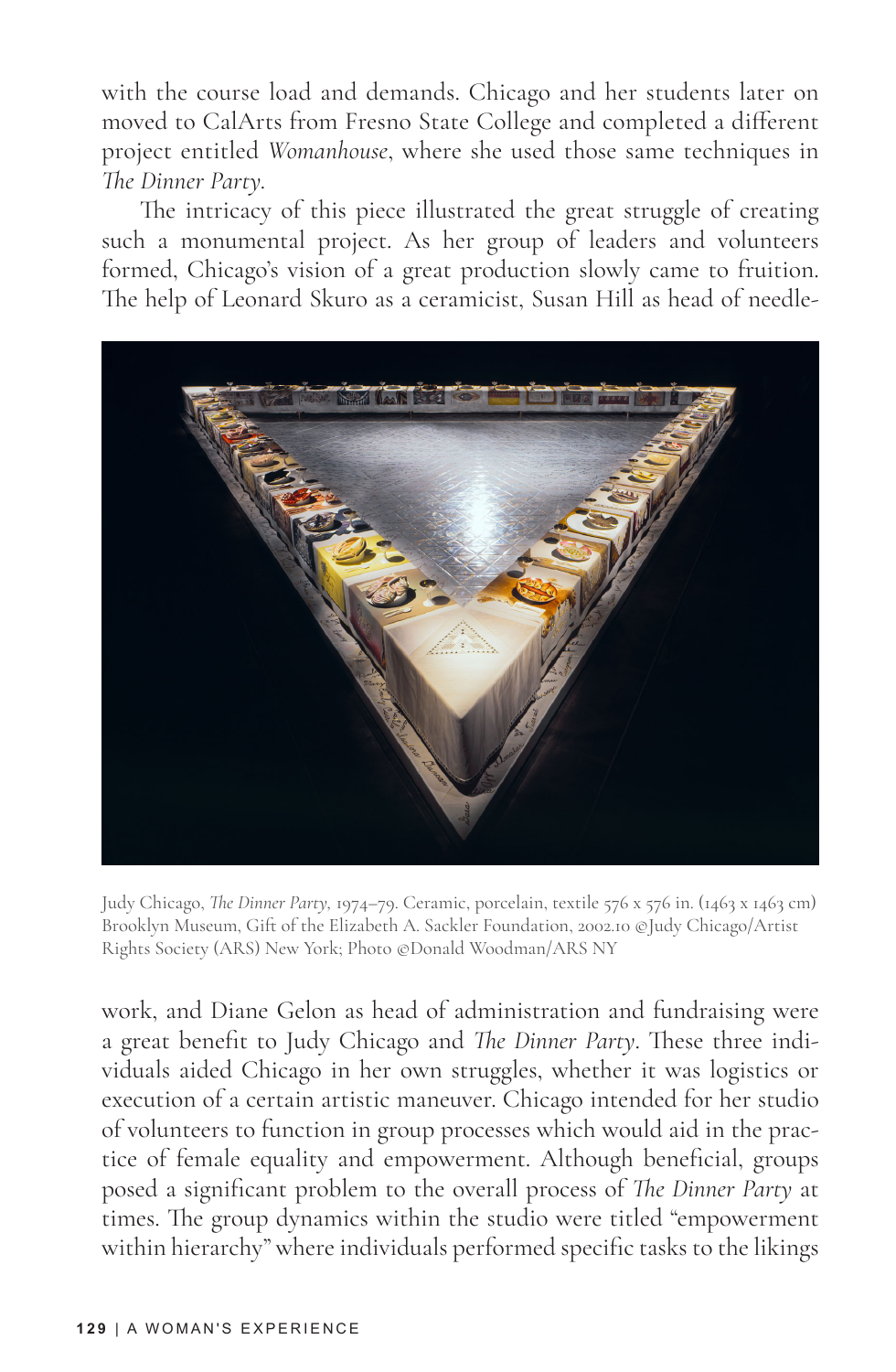of Chicago (Gerhard 109). Women were able to feel important in their duties, but had to comply with the conclusive desires of Chicago. During the creative process, another struggle included trying to piece together the lost history of women. Chicago's research team of about twenty women spent nearly two years compiling information about the contributions of women and whether or not they improved the living conditions of others. Several other struggles arose through the *The Dinner Party* as well, such as the dissatisfaction of viewers that felt unrepresented, volunteers that did not feel credited for their effort, and the overall time expended.

Despite the struggles of the volunteer artists, *The Dinner Party* ultimately created a bond with people and, in turn, promoted Judy Chicago's feminist ideas. This bond with Chicago's art appeared negative or positive, depending on the viewer. Chicago's ultimate goal was to "[enable] viewers . . . to see the world through the prism of 1970s US feminism" (Gerhard 614). *The Dinner Party* helped to convey the complications of feminism in that era. In addition to helping regular viewers visualize the struggles endured during the 1970s, it helped the artists themselves to visualize them as well. This four-year long project had a great influence on those who helped Chicago's vision come true. Workers came from across the country to volunteer; most were white and female except for one African-American and one Native American (Gerhard 604). When everything operated harmoniously in the studio, Jane F. Gerhard explained that Chicago felt connected to the feminists she was commemorating ("Judy Chicago and the Practice of 1970s Feminism" 610). Chicago's volunteers sacrificed time, jobs, and even schooling to help with *The Dinner Party*. By spending many hours with their specific tasks, the volunteers began to grow closer to the "feminist" that they were assigned to. The needleworkers for the table runners started to identify with specific women and even view them as role models (Gerhard 123).

Not only did artists bond with historical feminists but with their fellow volunteers. Those who worked on *The Dinner Party* grew close to each other and constructed a unique bond. Women could convene, have a role in a certain field, and be a part of something greater than just themselves. Judy Chicago instilled her values of feminism into those who accepted them. Work was the essence of the studio, and Chicago made that very clear. Some women during that era did not feel as though they had a place in society, but volunteering for *The Dinner Party* reminded them of their importance in life and the impact they could make on the perspectives of others. This female environment that Chicago formed brought women closer together and closer to their histories.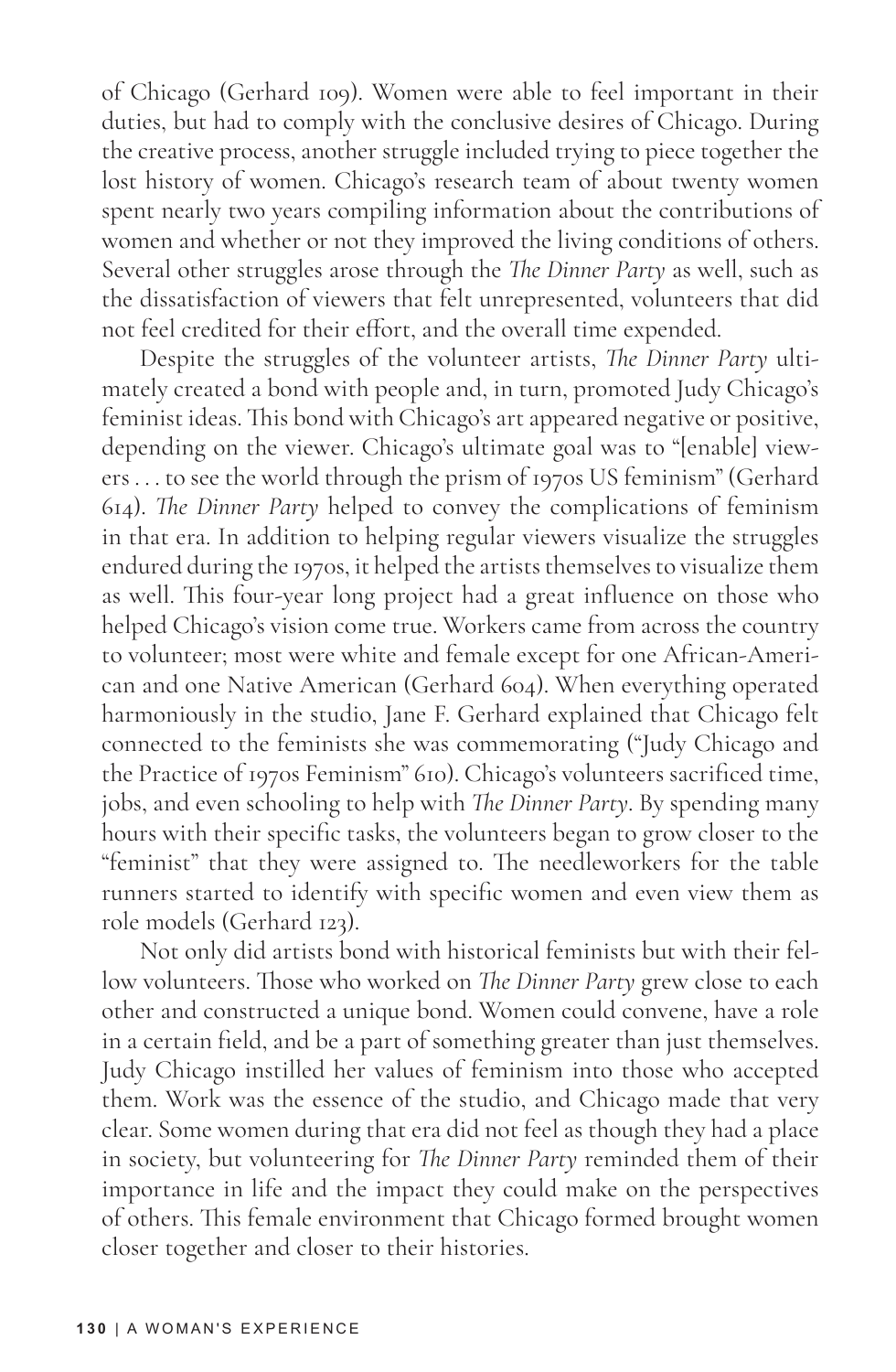Although some felt closer to other women and women's history through Chicago's piece, countless individuals argued otherwise. Once *The Dinner Party* was displayed at the San Francisco Museum of Modern Art in March of 1979, there was an outbreak of criticism which came from several types of people. Artists complained that Chicago's piece was not art but was a "craft" instead (Gerhard 615). Artists made these comments because of Chicago's use of various textiles and modes. Rather than sticking to one type of art medium, Chicago incorporated needlework, china painting, ceramics, and other mediums to convey her message of feminine history. Other criticisms about *The Dinner Party* came from feminists who argued that this piece was "essentialist and Eurocentric" (Gerhard 615). For each seated guest in the party, Chicago created china plates that resembled the vagina of each specific woman in order to symbolize her feminine identity. Feminists felt as though these plates were pornographic and contributed to the objectification that women experience throughout life. Despite harsh criticism, the importance of Chicago's work was not demeaned in any way; people recognized the significance of *The Dinner Party*. *The Dinner Party* had been rejected by the art world and disregarded, but that does not mean it did not make a difference. Gerhard explains how after 1982, no US museum agreed to show this piece, with the exception of a 1996 exhibit in Los Angeles because of its "overt imagery" (615). It was not until 2003 that the Brooklyn Museum of Art became the permanent home of *The Dinner Party*.

Judy Chicago made a significant impact on the feminist art movement, even though critics might believe otherwise. She promoted feminism and brought awareness to those who needed it. Chicago utilized multiple techniques for her art in order to salvage the past and recognize the historic accomplishments of women in Western Civilization (Gerhard 126). The multilayered meanings of each facet of *The Dinner Party*, coupled with the piece's symbolism, showcased activism that exists within artists. The project had its struggles, criticisms, and trials, but that never stopped Chicago's process of creating *The Dinner Party*; she still articulated the message she intended on sharing. *The Dinner Party*, although somewhat overlooked in its time, created a powerful statement to feminist art and art history in general. In 2019, reporter Brigit Katz announced that a new exhibition in New Mexico in 2020 would celebrate *The Dinner Party* and its impact ("Judy Chicago Retrospective to Look Beyond *The Dinner Party*"). With this exhibition, people in this day and age have the opportunity to not only grasp the value of Chicago's masterpiece but challenge and rethink their perspectives.